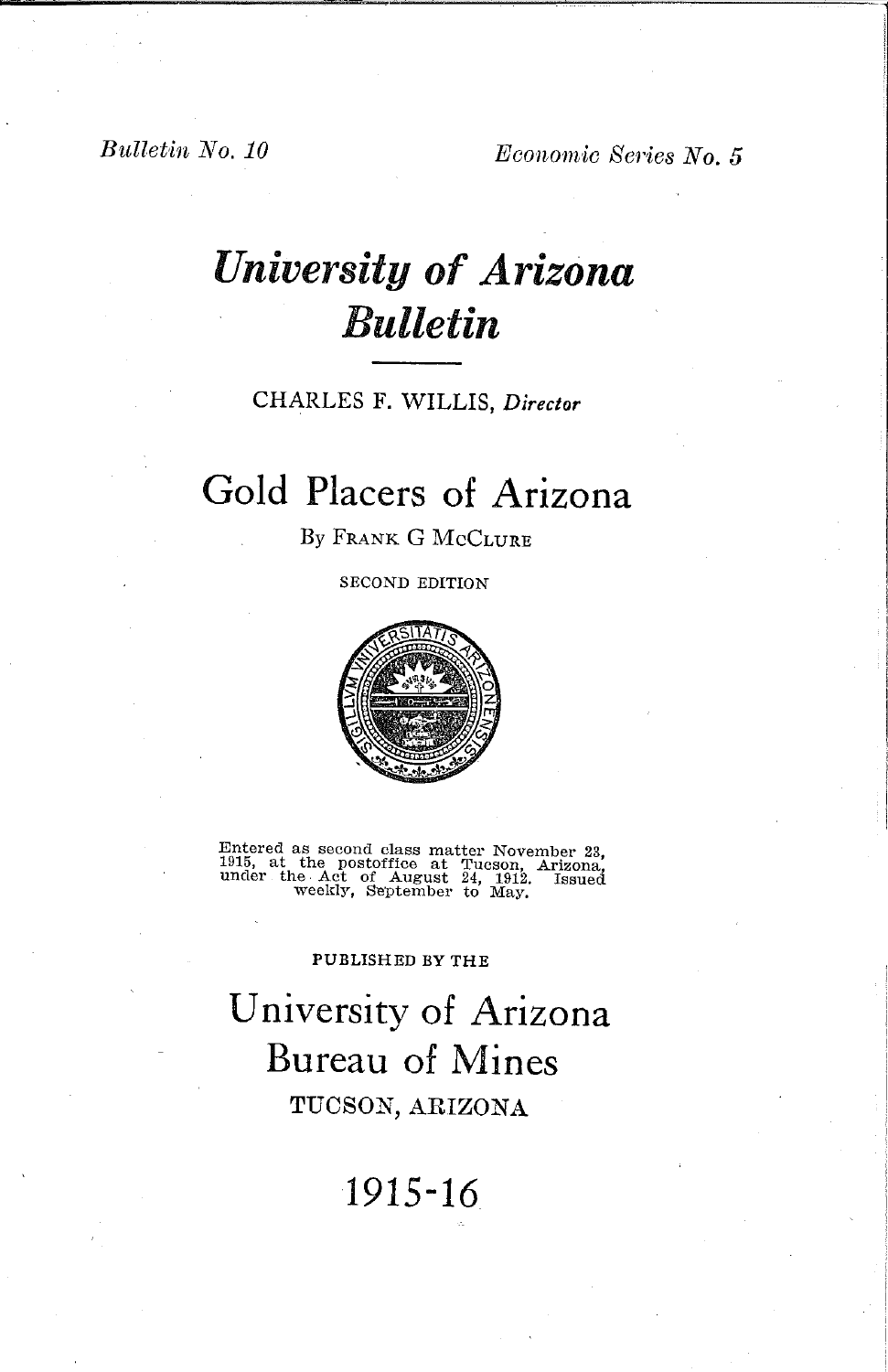#### BIBLIOGRAPHY

*Vnited* States Geological Survey Bulletin No. 507.

Vnited States Geological Survey Mineral Resources 1905, 1906, 1907 1908 1909, 1910, 1911, 1912, 1913

Arivaca District-L. C. Friend, "Guigas Placer District."

Greaterville-HilIm, J. M. "Placer Deposits of Greaterville, Ariz." *V.* S. G. S. Bulletin No. 430, 1910.

Quijotoa-U. S. G. S. Mineral Resources, Fred W. Fickett, "Quijotoa Placer."

Old Hat District-(Oracle) U. S. G. S. Mineral Resources 1912.

Big Bug District-U. S. G. S. Mineral Resources.

Rich Hill District-U. S. G. S. Mineral Resources.

Le Paz District-Bancroft, H., "Ore Deposits in Northern Yuma Comity." U. S. G. S. Bulletin No. 451, 1911.

Raymond, R. W. "Mining Statistics West of the Rocky Mountains." Hassayampa District-U. S. G. S. Mineral Resources 1912.

Carter T. Lane, Mining & Scientific Press, Aug. 10, 1912.

Plomosa District--U. S. G. S. Mineral Resources 1912.

Church, John A, Professional Report on Plomosa District, Dos Cabezas," U. S. G. S. Mineral Resources, 1912.

Pacific Coast Miner, July, 1912.

Quijotoa Mining District Guide Book, by Bascom A. Stevens, 1884.

Greaterville-By Wm. P. Blake, American Geologist, Vol. 22, Oct., 1898.

Le Paz District-Ehrenberg, Herman, "Proc. Cal. Academy of Sciences," Page 163, 1884.

Arivaca District-"Las Guigas Placers," Willis, Charles F. Arizona Magazine, Nov., 1915.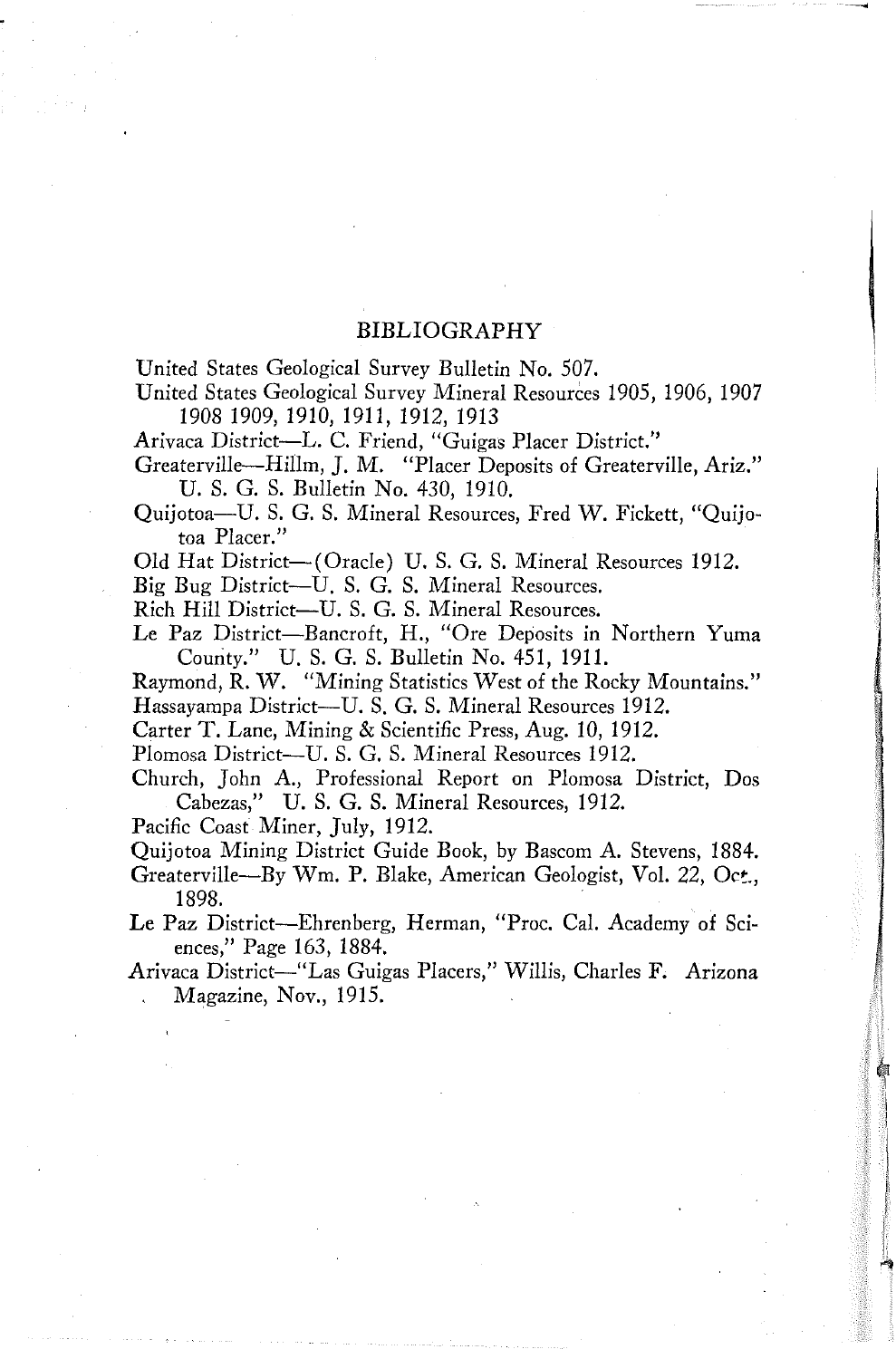## GOLD PLACERS OF ARIZONA

#### By FRANK G McCLURE

The fame of Arizona as a copper producing state is so great and widespread that sometimes her deposits of other minerals do not receive their due share of attention. It is not very generally known that within the boundaries of Arizona are some of the largest and richest gold placers in the country. The early prospector discovered these placers and worked the richest spots with his pan and rocker. Considerable sums of money have been spent in attempts to develop certain of the deposits but either through mismanagement or unwise expenditure of the money because of insufficient investigation, few of these ventures have paid.

distantante **Information Control** 

**International Property and Public Actions** 

,I, !

**In** the exploitation of placer ground the question of an easily available and abundant water supply is important. It is preeminently the great problem in the development of Arizona placers where there is so little rainfall and so few permanent streams. To the man who is able to solve this difficulty with a reasonable expenditure of capital, Arizona gold placers will give up millions of dollars worth of gold.

Experiments with dry washing machines have been carried on for a long time and have shown encouraging results. It may be that some such process will open the wealth of Arizona placers, but so far, dry methods of treating the gold bearing gravels are in the experimental stage. The most successful machines of this type are the Quenner disintegrating machine, which crushes the material to any desired fineness and the Stebbins concentrator. Both of these have been operated on a small scale with good results.

The placer deposits are not confined to one particular section, but are widely distributed, although all of those of importance lie south of the Mogollon plateau. They can best be treated by taking them up individually. The gold taken from the deposits Was much greater in the few years immediately following their discovery, for the richest spots were the first to receive the attention of the prospector.

The table below shows the value of the placer gold produced in Arizona from 1903 to 1912: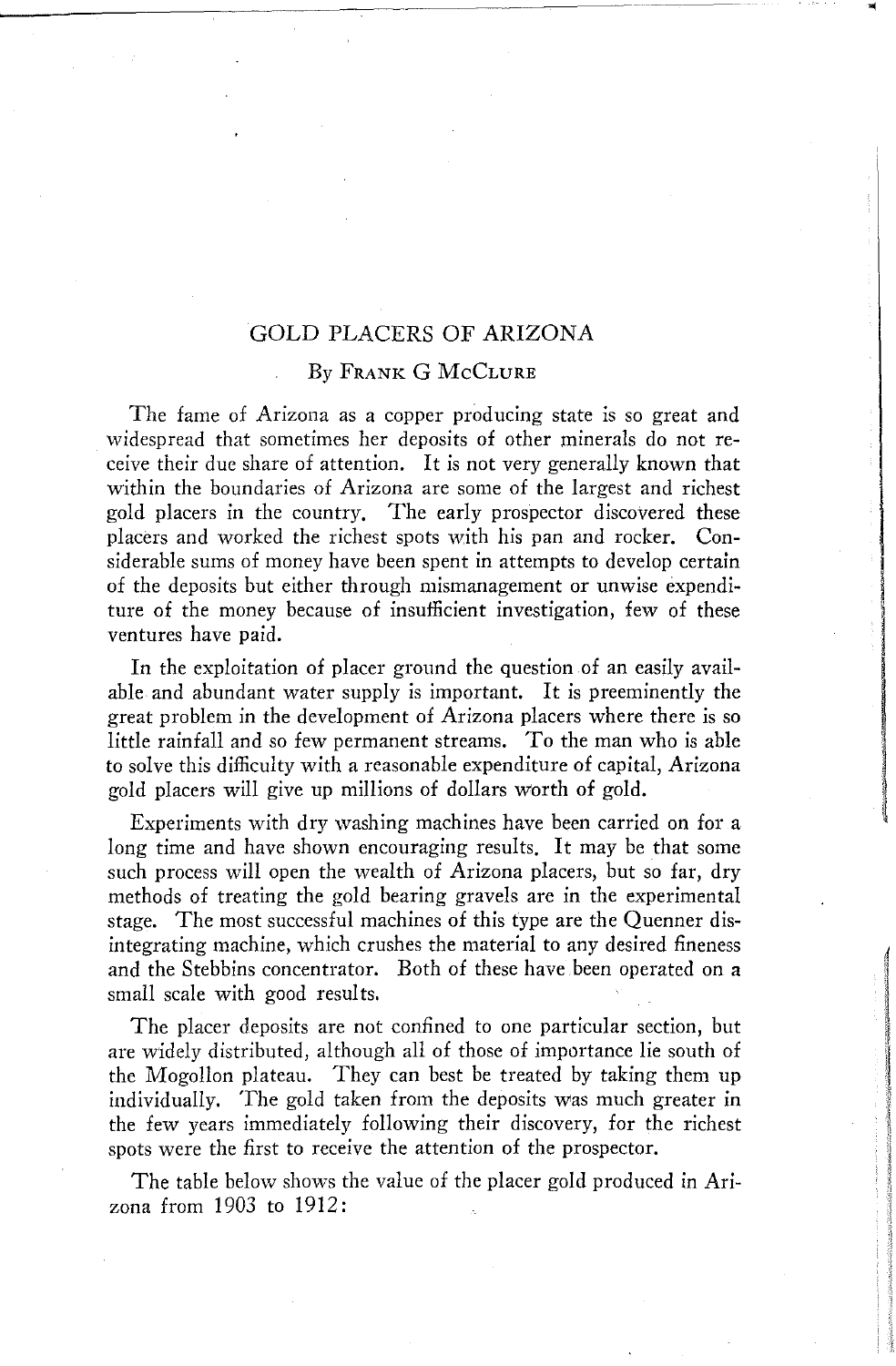### 4 *Arizona State Bureau of JJ1.ines*

| $_{\rm Year}$ | $\begin{array}{c}\n\textbf{Y} \text{arginal} \\ \textbf{W} \text{eaver} \\ \textbf{Dis.}\n\end{array}$ | Maricopa<br>Å<br>mingo<br>San | $\frac{\text{Yuma}}{\text{Piomosa}}$ | $\begin{array}{c}\n\textbf{Y} \textbf{uma} \\ \textbf{Other} \\ \textbf{D} \textbf{is}.\n\end{array}$ | Quijotoa<br>Dis.<br>Pima | Pima<br>Greater-<br>ville Dis. | Pinal<br>Old Hat<br>Dis. |
|---------------|--------------------------------------------------------------------------------------------------------|-------------------------------|--------------------------------------|-------------------------------------------------------------------------------------------------------|--------------------------|--------------------------------|--------------------------|
| 1903          |                                                                                                        |                               |                                      | г.                                                                                                    | \$5400                   | \$1920                         | 416<br>\$                |
| 1904          |                                                                                                        |                               | \$4000                               |                                                                                                       | 6400                     | 2500                           | 3229                     |
| $1905\ldots$  | \$6273                                                                                                 | \$700                         | 829                                  |                                                                                                       | 8992                     | 5003                           | 524                      |
| 1906          | 9466                                                                                                   | 300                           | 4754                                 | 9695                                                                                                  | 3000                     | 2826                           | 280                      |
| 1907.         | 11011                                                                                                  | 800                           | 3532                                 | 8471                                                                                                  | 3800                     | 5000                           | 310                      |
| 1908          | 6089                                                                                                   | 787                           | 2732                                 | 7013                                                                                                  | 1504                     | 3101                           | 543                      |
| 1909          | 6980                                                                                                   | 694                           | 2136                                 | 6212                                                                                                  |                          | 2200                           | $\cdots$                 |
| 1910          | 5983                                                                                                   | 1038                          | 2368                                 | 6021                                                                                                  | 250                      | 2138                           |                          |
| 1911          | 4803                                                                                                   | 711                           | 2491                                 | 4596                                                                                                  |                          | 2067                           | 1017                     |
| 1912.         | 4812                                                                                                   | 543                           | 9472                                 | 10967                                                                                                 | 922                      | 3539                           | 787                      |

About 45 or 50 miles northward from Phoenix lies a placer area of considerable extent, on and near the Hassayampa River. This tract is called the Hassayampa placer, or sometimes the San Domingo placer The fact that gold was to be found here has been known for a long time, but no serious attempt has been made to work the ground on a large scale. The gold-bearing gravel is found in numerous gulches which lead down from the surrounding heights and in time of heavy rainfall carry the run-off to the Hassayampa River. As might be expected, the values are higher in the lower parts of these gulches and the many test pits which have been sunk show that one must look for the gold near bed rock. As one proceeds up the gulches, the values rapidly pinch out, and the width of the "pay dirt" narrows until at the upper ends, there are relatively far apart and it will be seen that the available tonnage of gold bearing gravel is small, too small to justify the installation of an expensive hydraulic plant or a dredge. Such ground must be left to the lone prospector with his pan and cradle.

This conclusion, however, does not apply to all of the placer ground in that section. There is one piece of ground extensive enough and rich enough to permit a thorough investigation. The tract referred to is the group of claims known as the Lotowana mine. It consists of about 4000 acres situated in a rolling country, which is cut up by numerous washes down which the water runs in torrents after each rain. The water courses are so steep that the water soon runs off, and would interfere but little with mining {)perations.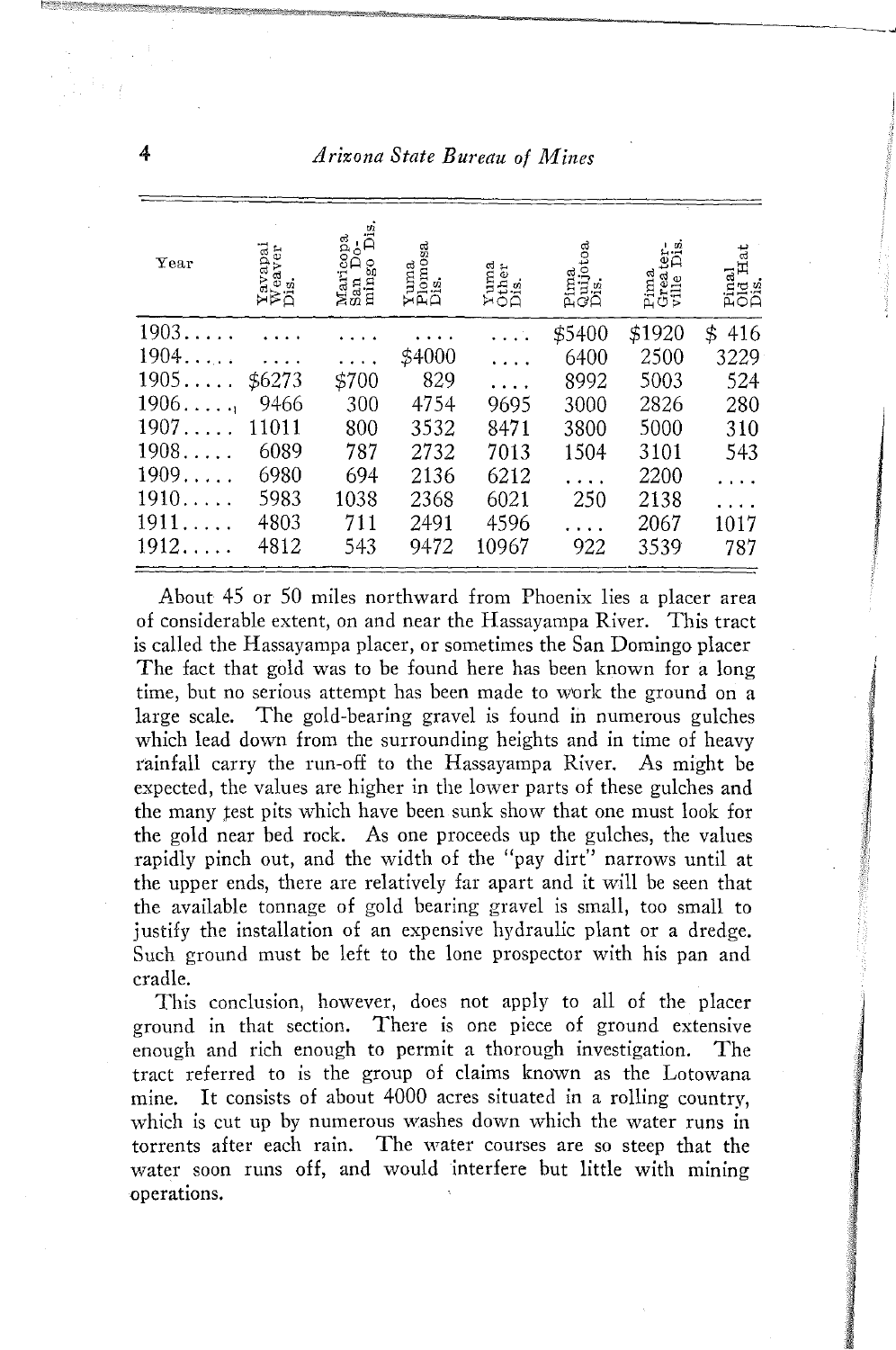The property was found a few years ago by John Sanger, who noticed a few Mexicans here and there drywashing the rich spots, but recovering but a small part of the gold. Sanger saw the possibilities, and instead of trying to work the ground himself, he devoted his time to acquiring title to this group, now known as the Lotowana mine. At the present time, it is only a question of interesting capital in the venture, and this should not be a difficult matter.

The deposit of gravel is in the midst of a highly mineralized section. The country around is traversed by a large number of quartz veins, many of vvhich run high in gold. Undoubtedly the gold of the placers has been the result of weathering in these veins and the transportation of the weathered material down the slopes. Unlike the smaller gulches, the richest part of the gravel bed in the Lotawana group is not at bed rock, but in the test pits which have been sunk, good values have been found from the grass roots down. Apparently the gold has been deposited very gradually, and there has not been a concentration of it on bed rock, as is the usual case in placers that have been formed by swift flowing rivers. The particles of gold are very angular, showing that they have not been transported far, and there is practically no float gold; therefore the percentage of recovery in washing operations should be high. The fineness of the gold is "900" and over.

The material in which the gold occurs is remarkable for the almost total absence of clay. It is an easily disintegrated, more or less sandy material, and there are but few big boulders. Near the Hassayampa river, the thickness of the bed increases, and is partly solidifled, owing to the infiltration of lime, but since there is a large tonnage of easily available material, this part of the deposit need not be touched for a long time.

The bed rock underlying the gravels and sand is relatively soft and would be easily workable to recover the gold which has probably penetrated the upper few inches of it.

Roger's Wash, which forms a part of the Lotowana group, is about 2 1-2 miles long, has an average width of 1000 feet and an average depth of nine feet, and is estimated to contain approximately 4,395,600 cubic yards. This part of the tract has been throughly tested, and the average value from many test pits has been 40 cents per cubic yard.

Various estimates of the cost of hydraulicking this material have been made. In the Mining & Scientific Press of August 10, 1912, Mr. T. Lane Carter estimated the cost of 10 cents per cubic yard. Even should the cost be more than this, capital invested in this proposition should realize a good return.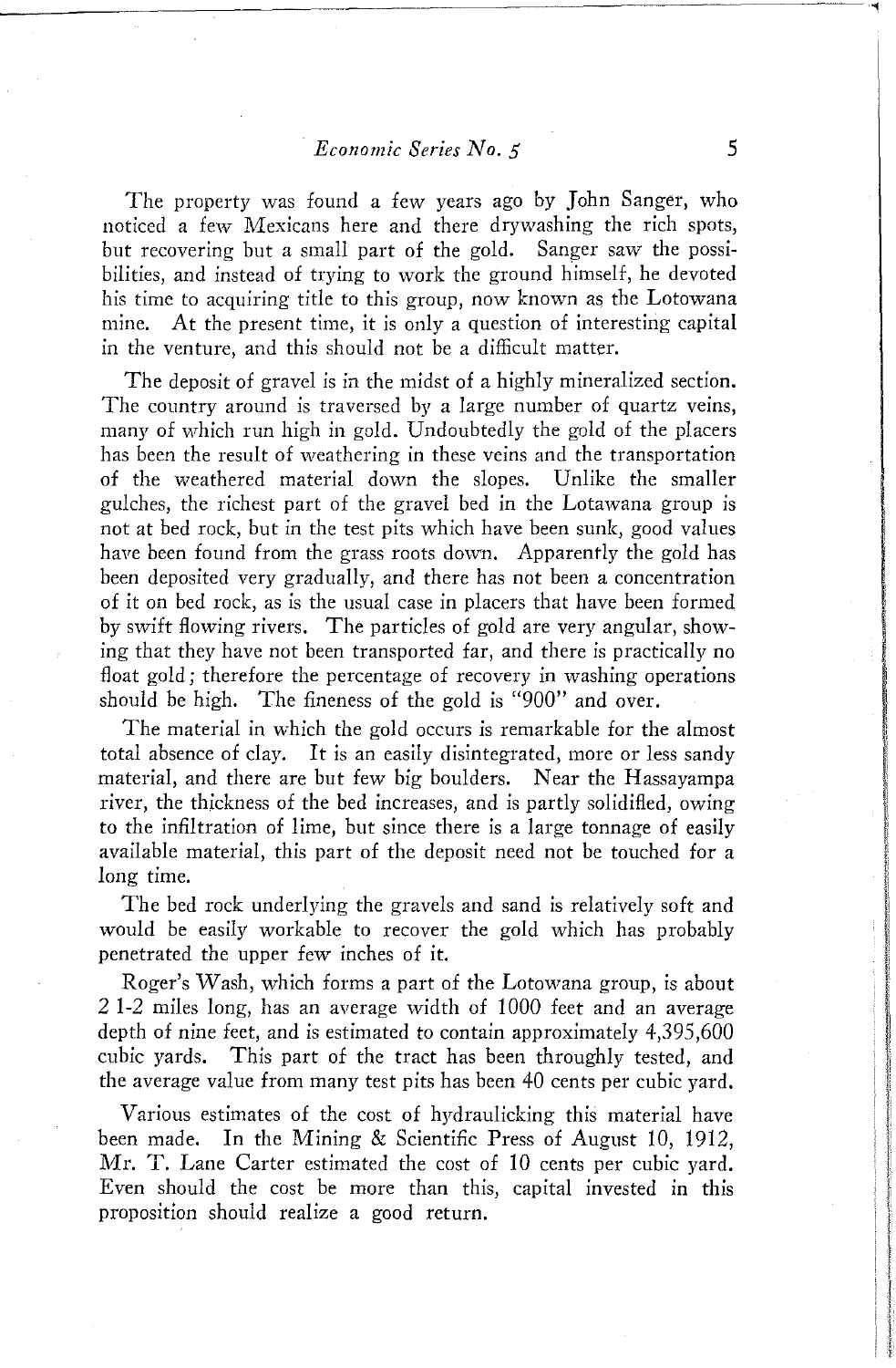### 6 *Arizona State Bureau of Mines*

The great initial problem to be solved is that of securing an ample and constant water supply. Two solutions. to this are obvious to those familiar with the country and conditions. A reservoir might be built and rain water stored for use during the dry seasons. A good drain site is available for this purpose, and it is in such a position that a supply of water could be impounded, sufficient to insure the working of the proposition for seven or eight months. of each year. The water could be delivered to the ground by gravity. There are placers in Alaska no richer than the Hassayampa which work half as long each year and yet pay well. The second possible source of water is the Hassayampa river. Water could be obtained either by pumping or by building a dam across the river far enough up that the water could be brought down by gravity. While this scheme is more ambitious and expensive, it seems to be entirely feasible. The dam would supply water, not alone for the placer operations, but for irrigation purposes on the farming lands nearby.

The entire project is so promising that it at least deserves more than a cursory examination.

The Rich Hill district is also in Yavapai county not far from the Hassayampa district. Properties to the extent of 6700 acres of placer ground have been located under the name of the Rich Hill Placer Co. This ground extends down Antelope creek and over a mile back on either side. The district shows considerable promise and may prove to be valuable. A dam site was surveyed in 1914, and plans for hydraulicking perfected, but up to date little has been done toward beginning actual operations.

In the southeast corner of Pima county is located what is considered the largest and richest placer deposit in southern Arizona, if not in the state. The Greaterville district embraces an area of a little more than eight square miles, in the midst of which area is the little camp of Greaterville. It is about 35 miles from Tucson.

Placer gold was first discovered at Greaterville in 1874 by a prospector named Smith. A rush to the camp resulted, and the deposits were worked more or less thoroughly by two hundred or more men until 1878. The gravels were worked in those days by the rocker and long tom, the scarcity of water making more elaborate methods impracticable. Notwithstanding the fact that water had to be carried four miles on burros from Gardner Canyon, the output for each man Was ten dollars or more a day. But by 1881 the richer gravels had been worked over, wages became lower and numbers of the men left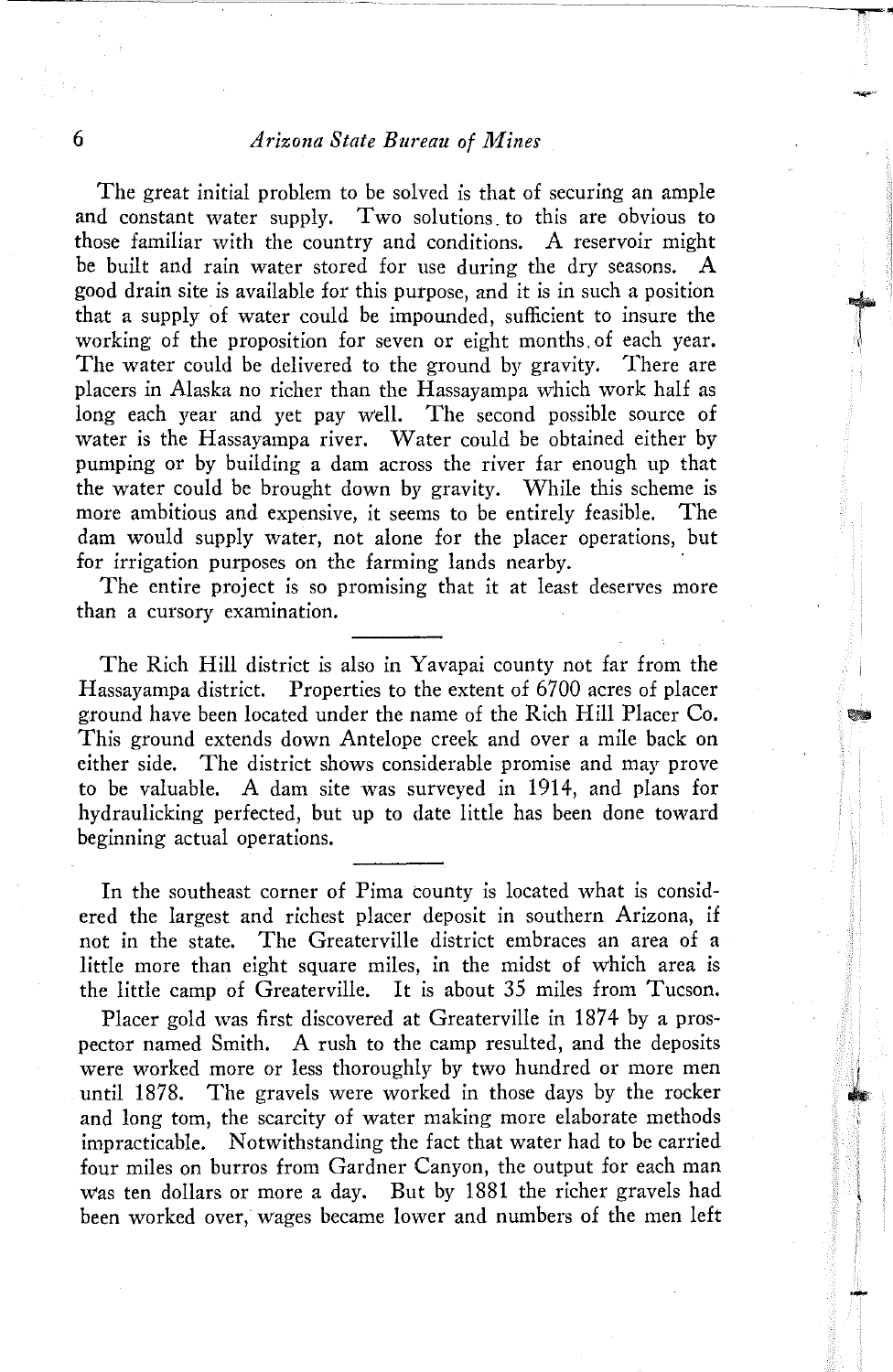the camp, discouraged also by the hostility of the Indians. By 1886 the placers were considered worked out, and from that time to 1900 the camp was dead. '

Interest in Greaterville was revived in 1900, due to the expenditure of the Stetson Company of a large sum for the installation of a hydraulic plant. However, after working a few months, operations were suspended.

By 1905 the Santa Rita Water & Mining Co. had acquired title to a large tract of the ground and had begun operations with extensive equipment, including eight or ten miles of ditch and pipe lines. The water for the operations was obtained by a system ot dams constructed in the canyons roundabout for the purpose of impounding rain water. For a time hydraulic operations were conducted with profitable results, but the death of Mr. Stetson and of Mr. McAvery, the manager and backer, caused operations to be suspended, and work has never been resumed.

One company installed a steam shovel, screens, and a conical concentrating tank in Empire Canyon, but after working for a time it was found that the pay dirt was not rich enough to warrant the removal of the 16 feet or more of overburden, and the effort was abandoned.

Recently there has been a revival of activity in the district. Considerable areas are being prospected and developed and the installation of dredges and other machinery for working the deposits is contemplated. In October, 1914, it was reported that the Greaterville Dredge Gold Mining Co. had acquired 1100 acres of the placer ground, which they had thoroughly prospected, and were now planning to dredge. Much of the ground is said to average 90 cents per cubic yard and the dredge is expected to handle 2000 cubic yards daily. The Water for floating the dredge and for washing the gravels is to be supplied from several wells to be sunk on the property.

Various estimates have been made on the amount of gold which the Greaterville placers have produced since their discovery. It is known to be large and Mr. P. J. Coyne estimates the total production up to date at \$7,000,000. He may have included in his estimate the production of certain nearby lode mines.

The Greaterville placer area lies at the east base of the Santa Rita mountains, sloping to the east. The area is deeply dissected by steep-sided arroyos, washes and gulches which render traveling difficult except along the main drainage channels. There is but little surface water and therefore sluicing must be restricted to the few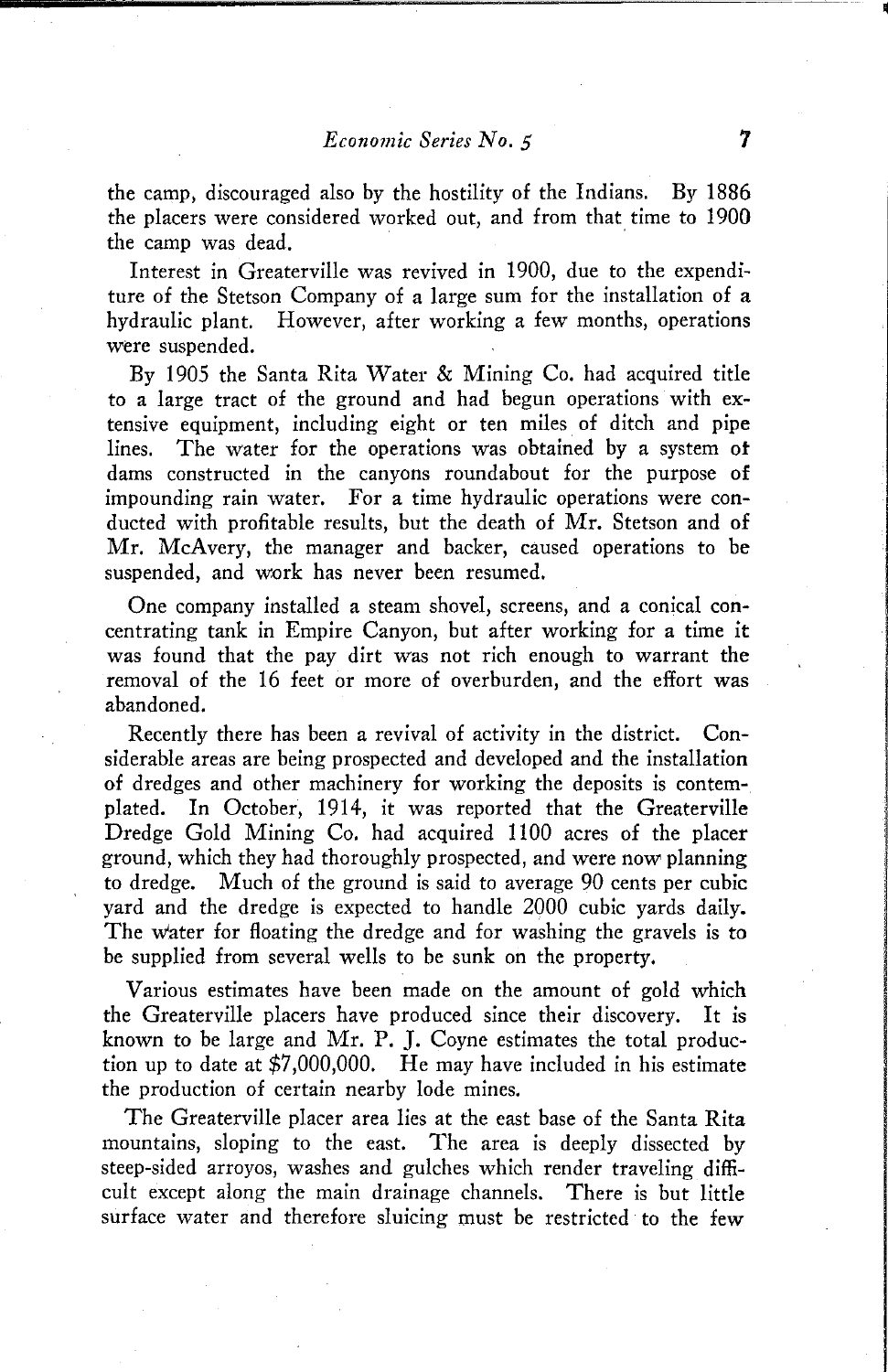weeks of the rainy season. Dams for storing rain water would lengthen the period of operation.

The deposits consist of gold-bearing gravels, irregularly distributed, occuring chiefly in the bottoms of the present stream courses and gulches, and also upon the benches, slopes and tops of the ridges, where some of them seem to represent deposits in old stream channels. The deposits consist for the most part of a 2-foot bed of gravel which rests upon the bed rock, and is overlain by an overburden from one foot to 20 feet in thickness. In certain places the upturned, irregularly eroded edges of the underlying sedimentary beds have acted as natural riffles, behind which the gold has been concentrated.

The gravels of the gold bearing bed are generally small, although in some places cobbles up to eight inches in diameter occur. In a few' parts of the deposit the material is slightly cemented with lime, but not strongly enough to interfere with hydraulic operations. The gravels rest in most places in a red-brown clayey matrix, which is handled without difficulty by hydraulic methods.

The gold is mostly coarse and easily recovered by ordinary methods of sluicing. In the early history of the camp the finding of nuggets running from one dollar up to fifty dollars was of common occurrence. The largest nugget reported from the district had a value of about \$630. Of course these nuggets were much sought after, and now there are very few reported.

The gold of the gravels in all probability came from the slope of the Santa Rita mountains as a direct result of the weathering and erosion of the many gold bearing quartz veins with which the east slope is intersected. By continued washing and transportation the gold was concentrated in the present gravel beds.

There is a considerable difference of opinion among mining men in regard to the amount of gold remaining in the Greaterville placers. While the richest portions have been worked over to a considerable extent, it is certain that there still remains great riches in the lower grade gravels. Some men have estimated the gold in the part which is well known at \$50,000,000. Mr. E. Ezekiel, a mining engineer of Tucson, who is familiar with the ground and who has made a very complete examination of the district, believes that there is \$100,000,000 still remaining to be sought for. It is probable that workable deposits occur in the deeper gravels of sections which are only just beginning to be exploited.

Dredging operations are feasible in the district, and also hydraulicking, if an ample supply of water can be obtained.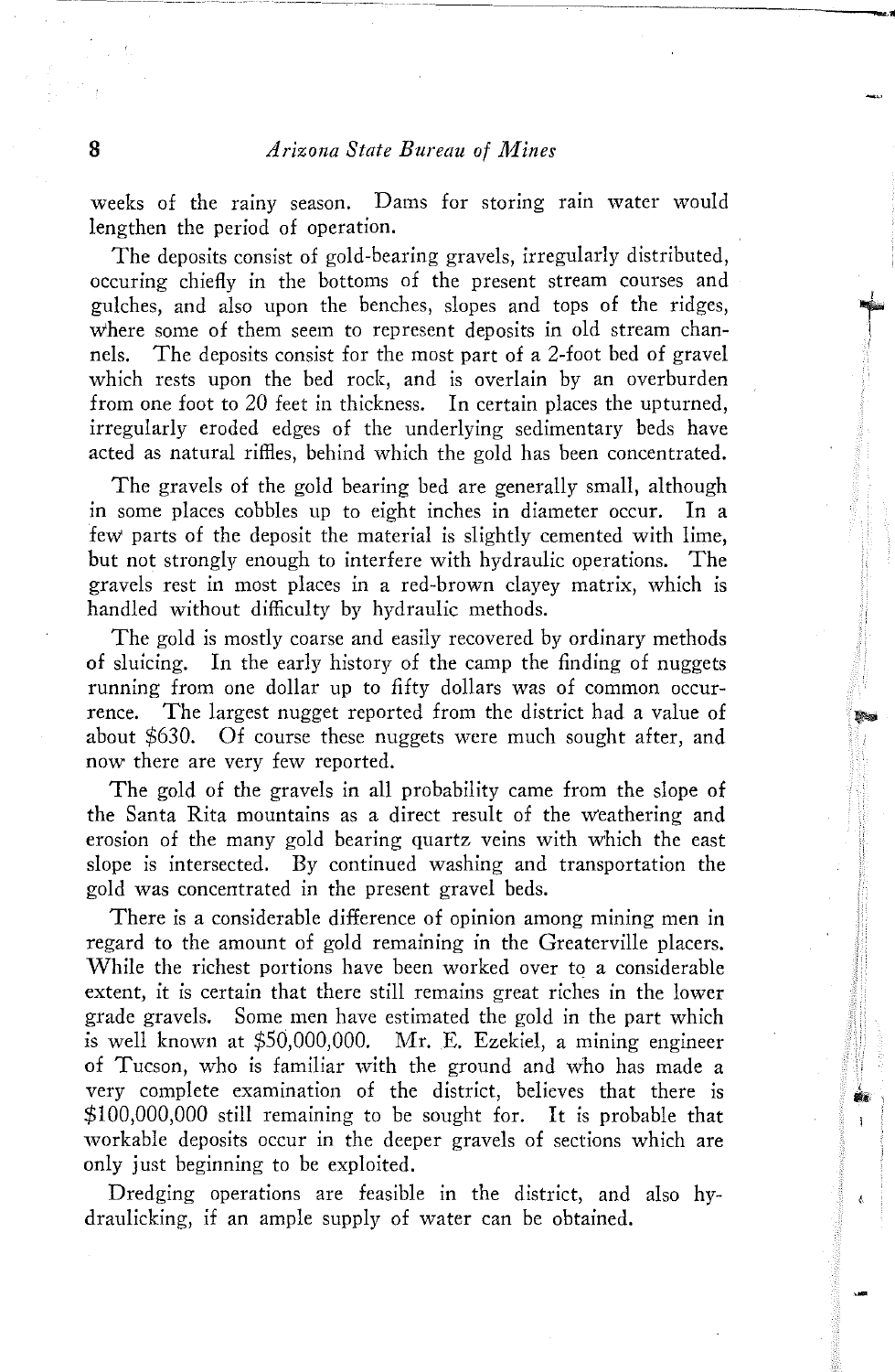Pima county is fortunate in the matter of placer ground, for within its borders are three important districts. The second of these areas lies about 70 miles west of Tucson in and near the Quijotoa mountains. It extends south into Mexico and for hundreds of years has been worked by Indians and Mexicans.

The occurrence of the gold in this area is peculiar in one way. Not only is the gravel and sand in the surface layers gold bearing, but the hard strata of caliche underlying these gravels also carry gold values. In fact, the caliche is richer than the dirt above it.

Hydraulic mining of the Quijiotoa placer is not so feasible as it is in some of the other placers, and the future of this district seems to be more or less intimately connected with the success or failure of dry washing methods. The Indians work the dirt and the softer part of the caliche by digging it out, pulverizing it by beating it in a rawhide bag, and then separating the gold with their hand machines or pans. While miners have made some attempts to work these grounds and have been unsuccessful, principally because they have been unable to pulverize the caliche in large quantities and do it cheaply. Even if this were possible, the scarcity of water would necessitate a machine for separating the gold from the pulverized material which did not require much water for its operation.

A great deal of experimentation has resulted from attempts to work placer ground without water, and it would seem that the efforts of the experimenters were meeting with some degree of success if one may judge by the reports which have been coming in. For pulvrizing caliche and similar material a machine called a "Quenner" has been invented and tried out. It has been set up on the Quijotea placer and is said to be able to pulverize thirty tons of caliche per hour, with a consumption of two gallons of gasoline.

The best form of dry separation so far tried is the Stebbins table, one of which has been working successfully for some time at the Arivaca placer. With a combination of the "Quenner" and the Stebbins table, the Quijotoa placer should develop into a profitable enterprise. Together, they require but a few men to operate, and the initial cost is not great.

The third placer of importance in Pima county is located about 60 miles southwest of Tucson in the Arivaca Valley. The tract includes 4200 acres of placer ground which lies between Guigas creek and the Guigas mountains. It is from these mountains that the placer receives its name, the Guigas placer. On the north side of the mountains the ground consists largely of mesa land, but also in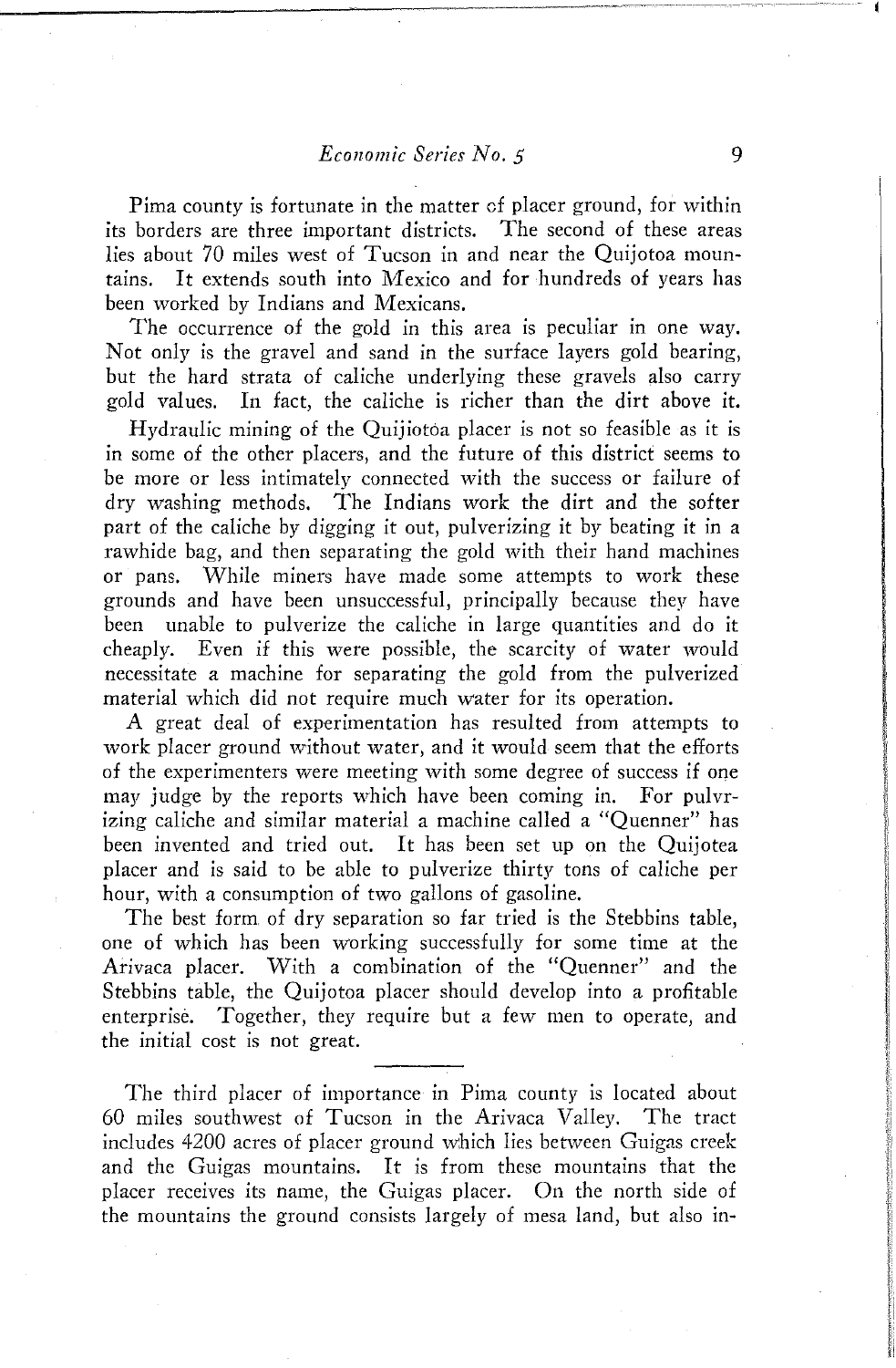eludes a number of gulches on the slope of the Guigas hills. On the southern slope there is no mesa land; here the gold-bearing material consists of heavy deposits of gravel lying in large basins and wide arroyos.

It is thought that this deposit is due to glacial action in some past period of geologic history, and this theory is borne out by the fact that the pebbles and particles of gold are rough and angular, showing but few signs of water action. The gold is of local origin, having come from the veins on the hills above, of which there are large numbers of all sizes, showing free gold in their outcroppings. The prominence of quartz in these veins is so marked that they give the name "Guigas," meaning quartz, to the mountains.

Over the mesa tract the average depth of the gold-bearing material is about one yard, while in the several large gulches the average depth is eight feet with a width of from 50 to 200 feet. On the southern slope the deposits are deeper, the gold-bearing material occurring more in patches, but the total gold content of the southern slope will probably equal that of the northern.

For the past fifty years these placers have been worked in a desultory manner by Mexicans and Indians during the rainy season. There are thousands of prospect holes on the tract, and while these mean that some gold has been removed, relatively the quantity is small. The holes are of much value in determining the value of the placer. Fifteen hundred tests made by L. C. Friend, who controls a large part of this tract, showed an average value of about one dollar per cubic yard. Very recently a clean-up was made, using the V. V. Clark "gold saver," a placer machine especially adapted to working ground where water is scarce, and an average value of \$1.19 per cubic yard was realized.

Investigation has proved that the Arivaca placer can be worked by hydraulic methods, although, owing to the difficulty of getting water to the ground, the first cost would be considerable, and the running expense would be higher than is usual in hydraulicking. The dry washer, if it proves to be successful, will probably be the most feasible way of working the placer. Recently the New Venture Gold Placer Co. has been organized for the purpose of exploiting the Guigas placer, and this company contemplates using the dry washing methods.

The Dos Cabezas placer field was discovered in 1901 by some Mexican prospectors. This placer covers a tract of several thousand acres, and at the time of discovery caused a great deal of interest throughout the country, but owing to the scarcity of water, only the richest portions have been worked. Certain parts of the deposit are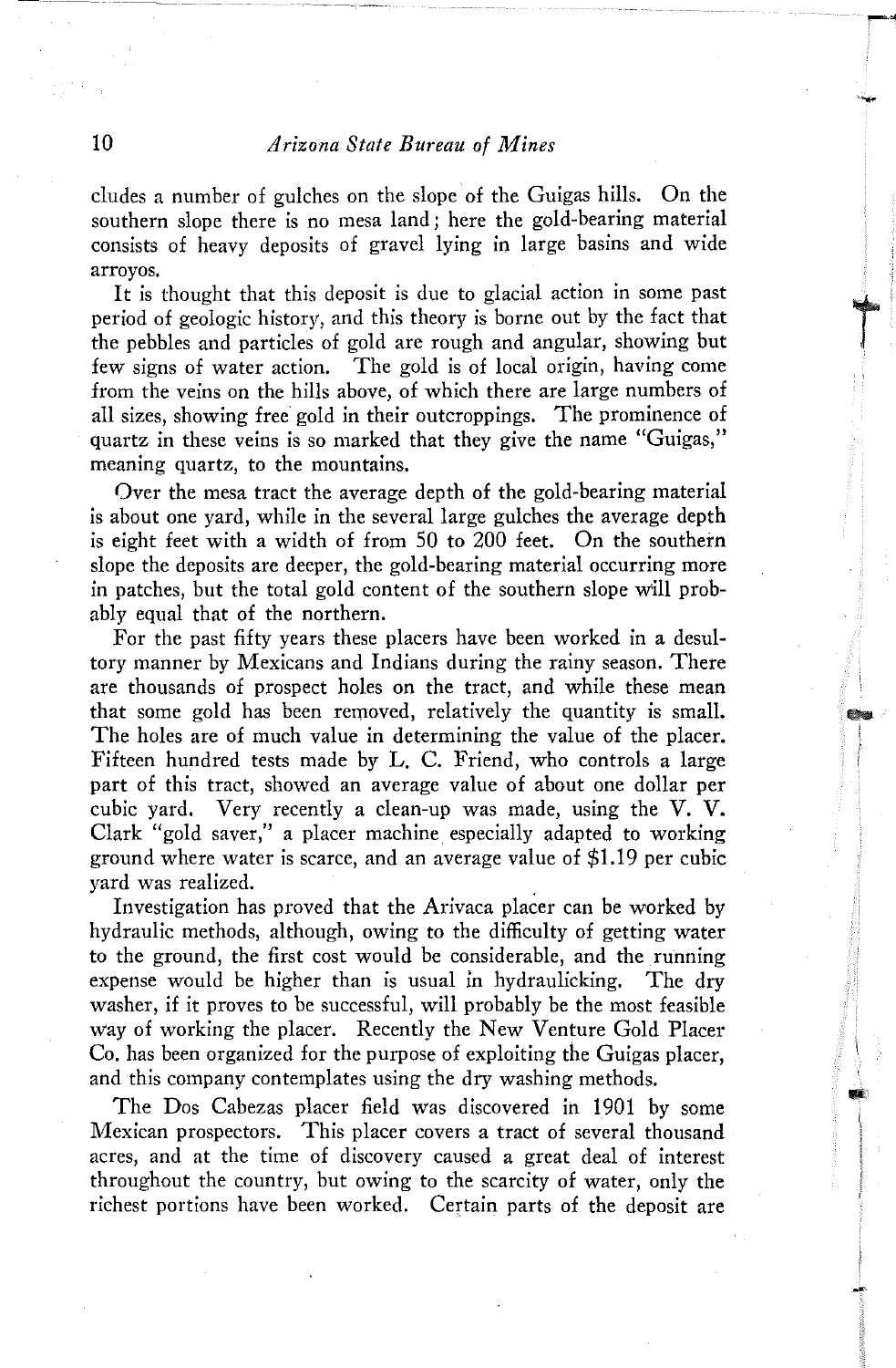#### *Economic Series NO.5* 11

known to run from \$1 to \$6 per cubic yard, and the tract as a whole has been estimated to run 57 cents per cubic yard. Just how much dependence may be placed on this estimate cannot be stated, for the test pits sunk have been insufficient to give anything like an accurate idea of the value. The gravel is mixed with some clay, which would make the working more difficult, although if water were plentiful, this difficulty would be overcome~here, as in so many of Arizona's placers, dry washing seems to be the only solution.

The Plomosa mining district, lying east of the Colorado river in Yuma county, is situated in the Posas Valley, a great north and south depression, with the Plomosa mountains forming the eastern border and the north extension of the Castle Dome range, the western. Posas Valley trends northward 30 or 40 miles and is from 10 to 15 miles wide. It slopes to the north and forms a very extensive field. the eastern side of the valley is the Plomosa placer and on the western side are the extended deposits of gold-bearing gravel known as La Cholla, Oro Fino, and Middle Camp. In some places pits have been sunk as deep as 50 feet or more to beds of cement, which are often richer than the gravels. Miles of the great deposit extending westward from the mountains, and from three to four miles in width, have been cut into by floods from the mountains, forming deep ravines, with miles of banks from ten to fifteen feet high, in which the upper layer of gravel is well exposed. From these banks, so far as investigations have been made, samples gave an average return of value of 64 cents per cubic yard, with gold at \$18 per ounce. The samples range from 42 cents to \$1.04 per cubic yard. John H. Church, in a professional report of tests he had made on the property, stated that a dry washer was used for the tests, and an area 2400 feet long, 1500 feet wide and 8 yards deep gave the values mentioned above.

Across the valley about 12 miles from the Plomosa placer is another bed of gravel of similar extent, and of high quality. There are three camps located in this area—Middle Camp, the most northerly, has granite gravel; Oro Fino, in the center, has much porphyritic slate, and La ChoIla, at the south, is mostly composed of quartzite and schist pebbles. At La Cholla, which is much nearer the mountains, there is a siliceous cement, very rich, but also so very hard that it has to be broken by powder before going to the dry washer. At Oro Fino the shale bed rock is very near the surface. In Middle Camp there is a cement, but it is much softer than at La Cholla.

읭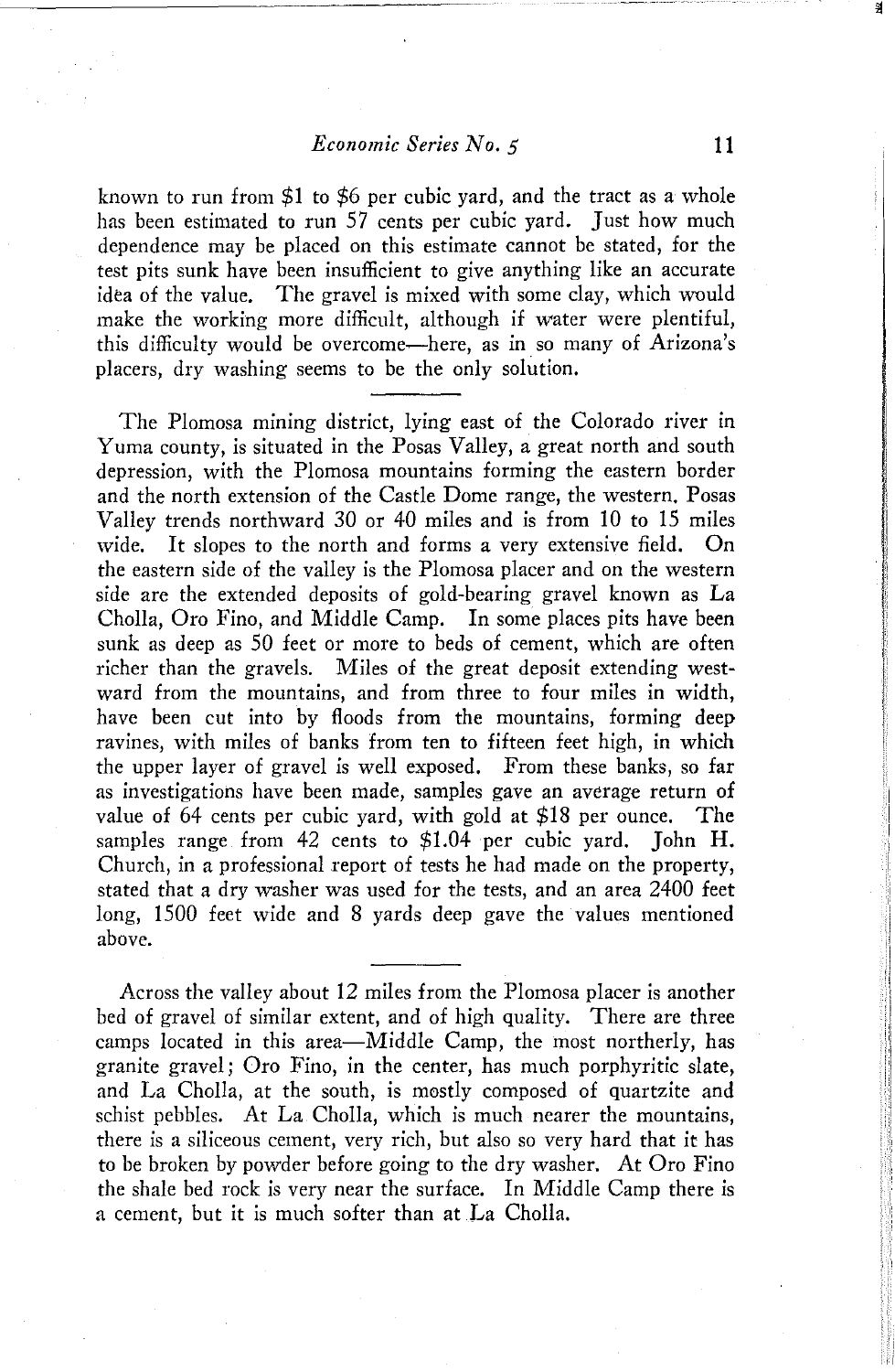## 12 *Arizona State Bureau of Mines*

Middle Camp is the chosen locality for the individual dry washer, who can take his machine to some point where bedrock can be reached easily. It is here that the rich seams of gravel on the bedrock yield from four to ten times the value of the thicker gravels, and in crevices there have been found nuggets worth from ten to twenty-five dollars. La Cholla, south of Middle Camp, lies along the foot of the mountains like Plomosa, and is three or four miles in length. The depth of the gravel is irregular from Middle Camp through Oro Fino to La Cholla.

Forty years ago the Colorado River was the main gateway to Arizona on the west, and freight entered that way for many years. The value of the placers was known to the miners who, in that early day, passed over all the region adjoining the Colorado, but the almost total absence of water in the mountains compelled the miners to pack their rich dirt to the river to be washed. Oro Fino was the most celebrated camp of that day. There the soft shale bedrock rises to the surface, and after the art of dry washing was learned, this rich bedrock was the scene of active work. Much of it has been washed and rewashed many times.

Surrounding the post office of Quartzite, in the Plomosa mining district, and extending in every direction covering an area of about 7500 acres, is found placer ground, with values to an average depth of 15 feet. The gold content per cubic yard is reported to average in coarse gold from ten cents to several dollars. Efforts are being made to get a combination of equipment which will successfully work the desert gravels and gold-carrying cement gravels at a minimum cost. At a point south of Quartzite and 17 miles north of Ehrenberg, on the Colorado river, a reduction plant capable of handling 2000 cubic yards of gravel every 24 hours was reported (1912) under construction. The machinery was to consist of a Barrett dredge, a Quenner disintegrating machine and a Stebbins concentrator.

The placer deposits near the Dome Rock mountains in Yuma county were among the earliest discoveries in central western Arizona. In the LePaz district the dry placers lie in Ferra, Garcia, Ravenna and Goodman gulches, about nine miles northeast of Ehrenberg. The gravel is more or less enriched throughout, but the greater values are found on bedrock. Beach gravels form the largese part of the deposits, which are reported 50 feet deep and are said to average \$1.50 per cubic yard in coarse gold. The largest nugget

**RET**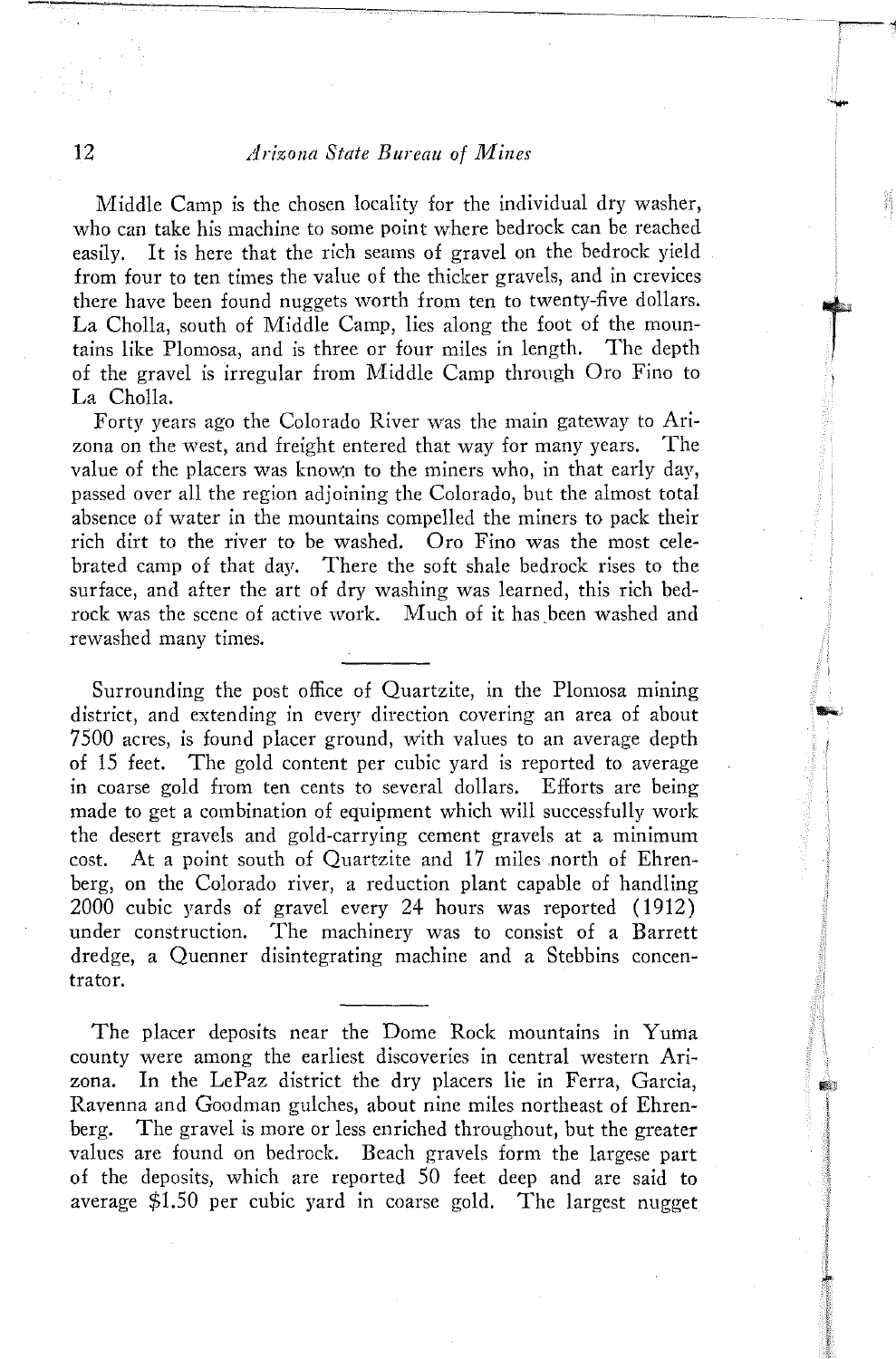found in this region was valued at \$1,150 and assayed about \$870 in fineness. One of the companies has a reservoir and preparations were under way in 1912 for a hydraulic plant which would be supplied with water from the Colorado river. A Newkirk was to be used to elevate the gravel to sluice boxes.

An area of 25,000 acres in the Old Hat district, Pinal county, situated from four to ten miles south from Oracle postoffice and about 20 miles north of Tucson, is found to contain valuable dry placer gravels, which have apparently been deposited at intervals by floods from the Santa Catalina mountains. These gravels are of nearly equal value from surface to bedrock, there being no pronounced accumulation of heavy gold except in the stream, Canado del Oro, which passes through the region. The bed of dry gravel is from six feet deep at the creek side to 250 feet at the summit, with an average thickness of about 150 feet. The deposit is in general a loose gravel, uncemented. There are, however, alternating strata of deep red, clayey material, which are of uniform thickness of three to four inches, and were probably deposited by floods, each being covered by a later flow of gravel, caused by rainfall eroding veins farther up the mountains. Shafts sunk on the hillsides to 50 feet in depth show values from 10 to 42 cents per cubic yard. The average is difficult to determine, as the gold is not evenly distributed. All the gold found is in well rounded nuggets, ranging from 50 cents to \$5 in value. There is a tradition of a lump weighing 16 pounds, with probably 40 per cent quartz, whose discoverers were found murdered in their camp 16 miles north of Tucson. The nugget had disappeared. In fineness, the gold averages about 0.905.

Generally the placer material is dry screened and hauled to the creek, there being washed by rockers, or sluiced when there is water enough. Many dry washers have been tried, but most of the gold lies in the red, clayey seams which apparently acted as bedrock for each period of deposition. Pulverizing this adherent material gives good results with the common bellows type of "dry wash." A boiler and pump were once used to throw water against the creek bank, but the water at that time proved insufficient for extensive operations.

While the placer districts described in this paper include those of greatest extent, and those which give the best promise for operation on a large scale, it must not be thought that there are no other placer deposits. Scattered all over the southern part of the state are many smaller areas which yield placer gold. Often the pay dirt lies in a